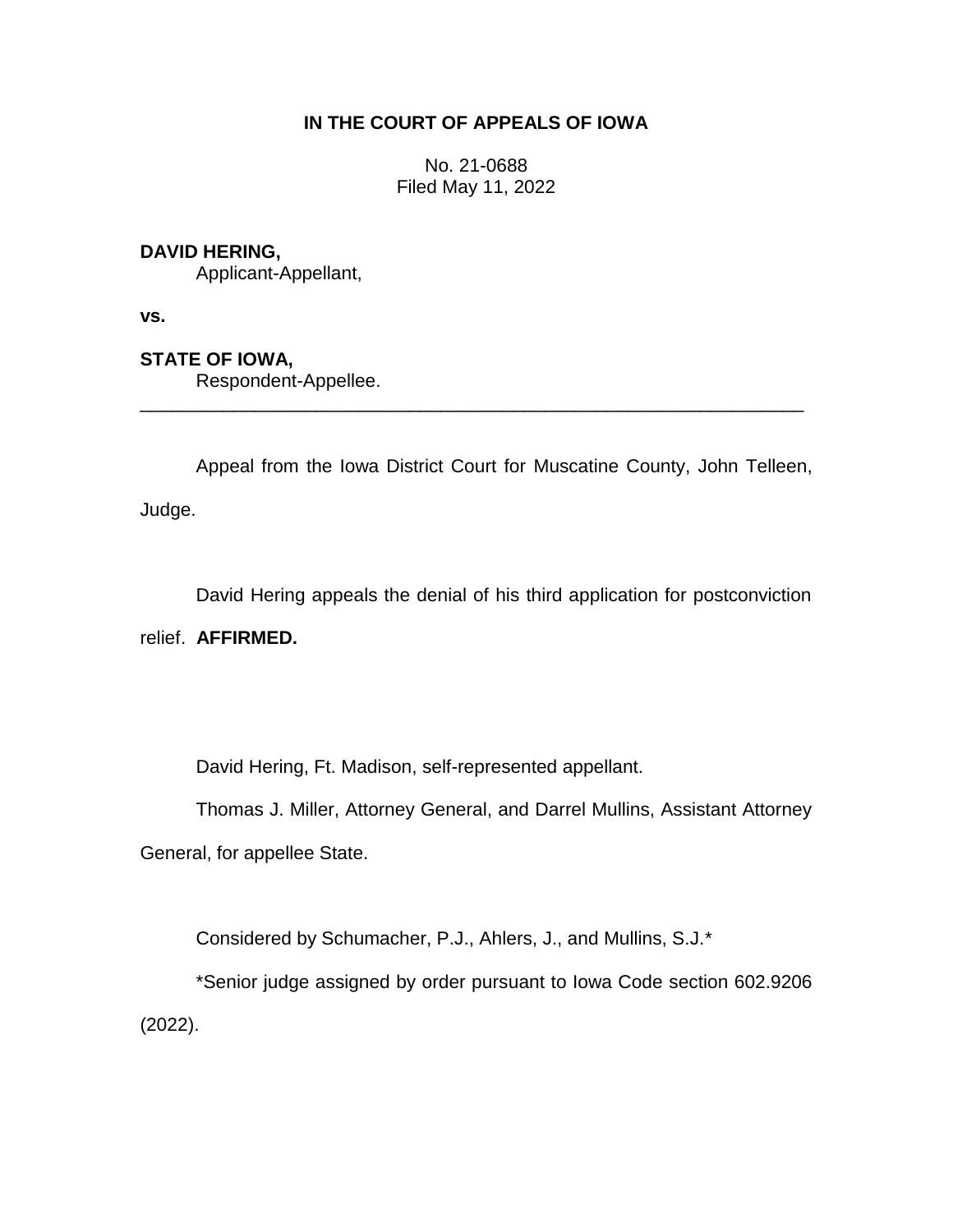#### **MULLINS, Senior Judge.**

David Hering appeals the dismissal of his third application for postconviction relief (PCR) as untimely. He essentially argues (1) his actual-innocence claim serves as a new ground of fact excepting him from the statute of limitations contained in Iowa Code section 822.3 (2018); (2) the statute of limitations violates equal protection; (3) ineffective assistance of prior PCR counsel should completely override the statute of limitations; (4) he presented new grounds of law excepting him from the statute of limitations; (5) the PCR court erred or abused its discretion by not ruling on claims he raised pro se while represented by counsel; and (6) his PCR counsel was ineffective in failing to raise meritorious arguments and ensure they were preserved for appeal.

#### **I. Background Facts and Proceedings**

In 2004, sentence was imposed upon Hering's criminal convictions for one count of first-degree murder and two counts of attempted murder. On direct appeal, we affirmed his convictions and rejected his claims of ineffective assistance of counsel. *See generally State v. Hering*, No. 04-1222, 2005 WL 2756388 (Iowa Ct. App. Oct. 26, 2005). On further review, the supreme court affirmed his convictions but preserved his ineffective-assistance claims for PCR. *See generally Hering v. State*, No. 04-1222, 2006 WL 60678 (Iowa Jan. 11, 2006). Procedendo issued in January 2006.

In April 2006, Hering filed his first PCR application. We affirmed the district court's denial of that application. *See generally Hering v. State*, No. 13-1945, 2016 WL 3269454 (Iowa Ct. App. June 15, 2016). He filed a second application in January 2014, the district court dismissed it as barred by the three-year statute of

2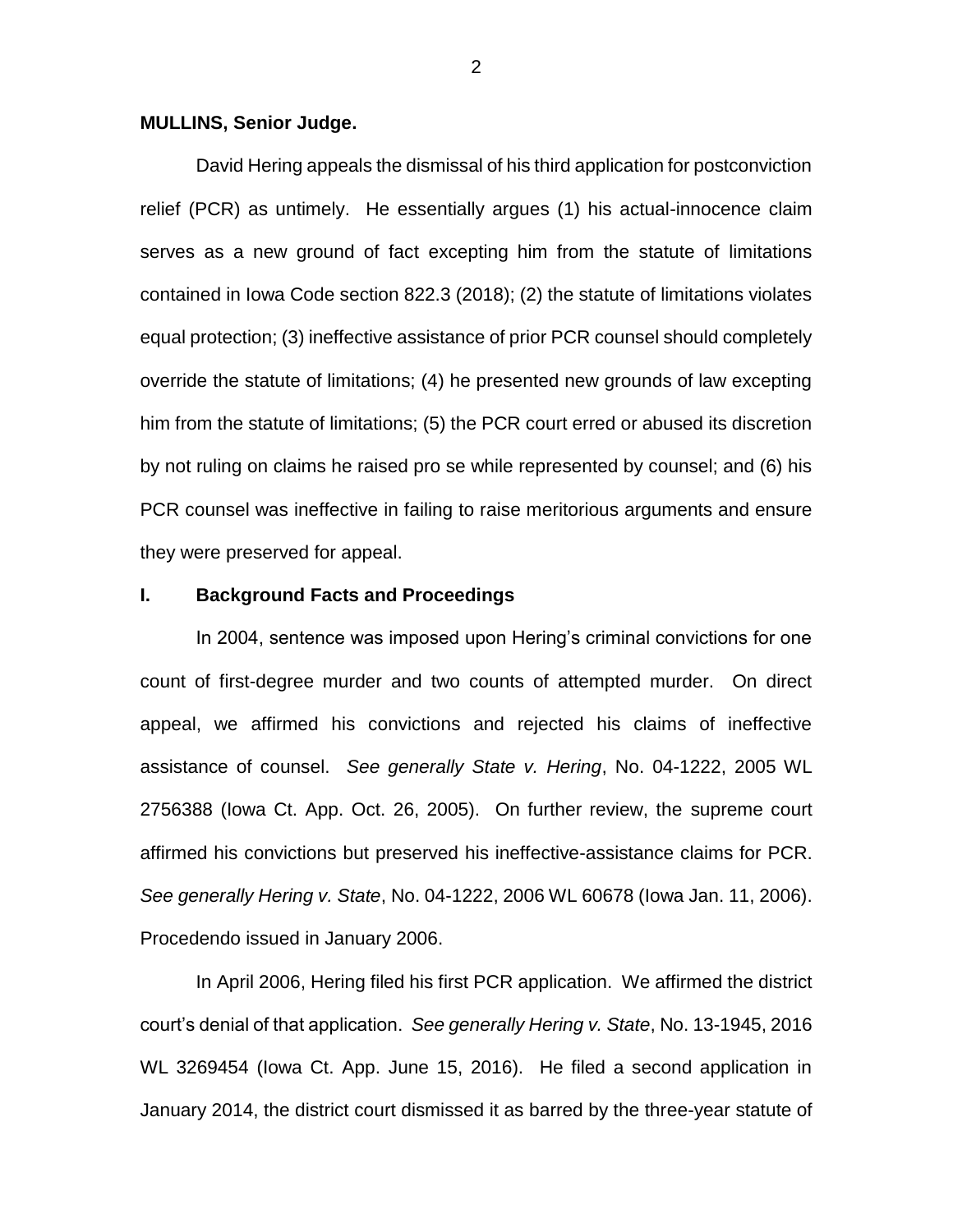limitations, and we affirmed. *See generally Hering v. State*, No. 14-0762, 2016 WL 3285445 (Iowa Ct. App. June 15, 2016). Procedendo following both PCR appeals issued on August 29, 2016.

Hering filed the application precipitating this appeal, his third, in December 2018. His specific claims for relief included "actual innocence" and ineffective assistance of prior PCR counsel. His claim of actual innocence was generally based on factual assertions relating to occurrences leading up to the crimes, during the resulting investigation, and during trial. His initial and amended applications asserted prior PCR counsel was ineffective in various respects. The State filed a motion to dismiss, arguing the application was barred by the statute of limitations and res judicata.

At the ensuing hearing on the motion, Hering argued he was excepted from the statute of limitations because his application was filed promptly after our supreme court issued its decision in *Allison v. State*. 1 As to his claim of actual innocence, Hering asserted he forwarded "several allegations of information that wasn't considered in his original case."

In its ultimate ruling, the district court found the information put forward by Hering to support his claim of actual innocence was available to him or

 $\overline{a}$ 

<sup>1</sup> *See* 914 N.W.2d 866, 891 (Iowa 2018) (holding that where a timely application is filed within the statute of limitations alleging ineffective assistance of trial counsel, the filing of a successive application that alleges ineffective assistance of PCR counsel in presenting the ineffective-assistance-of-trial-counsel claim, the filing of the second application relates back to the time of the filing of the original application so long as the successive application is filed promptly after the conclusion of the original action); *see also* Iowa Code § 822.3 (noting "applications must be filed within three years from the date the conviction or decision is final or, in the event of an appeal, from the date the writ of procedendo is issued").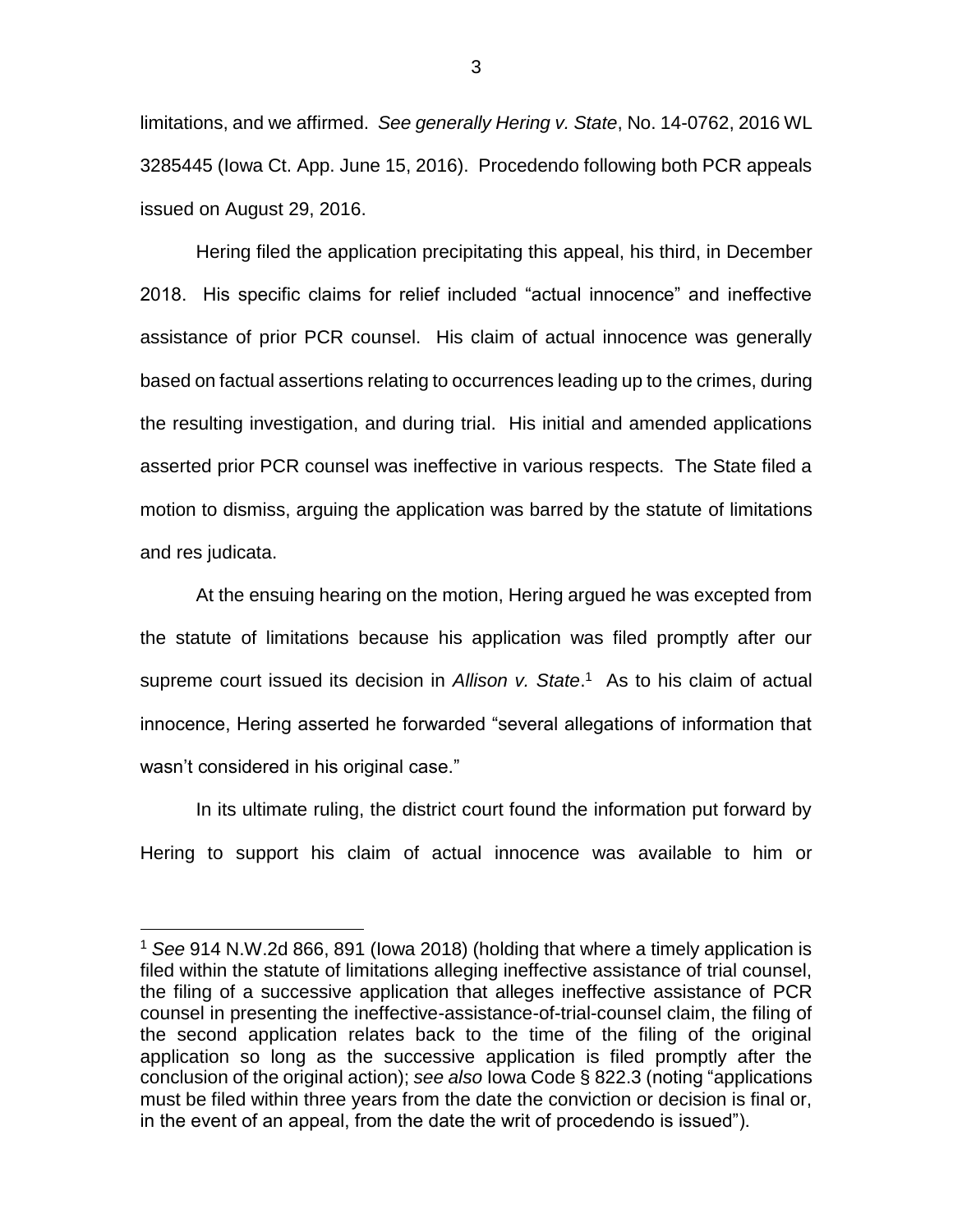discoverable within the limitations period and therefore did not serve as a ground of fact sufficient to except him from the statute of limitations. The court found the application was not filed promptly after the conclusion of the prior PCR action and, in any event, *Allison* does not specifically apply to third PCR applications. As such, the court found the application was barred by the statute of limitations and granted the State's motion to dismiss.

Hering now appeals.

### **II. Standard of Review**

We ordinarily review the dismissal of a PCR application for legal error, but our review is de novo when claims of ineffective assistance of counsel come into play. *Sothman v. State*, 967 N.W.2d 512, 522 (Iowa 2021); *Thongvanh v. State*, 938 N.W.2d 2, 8 (Iowa 2020).

### **III. Analysis**

Beginning with the actual-innocence claim, Hering argues he was unaware he needed to present all of the evidence supporting his claim to survive dismissal. But his application only alleged factual information that was clearly available at the time of the criminal trial. While Hering argues, for purposes of his actual-innocence claim, that evidence "[s]hould be regarded as new [if] it was not presented at his trial due to counsel[']s ineffectiveness," that is not the state of the law under chapter 822. Rather, a claim of actual innocence "does not apply to overcome the statute of limitations where the evidence put forward to support [the] claim . . . was available to the applicant or could have been discovered with due diligence within the limitations period." *Quinn v. State*, 954 N.W.2d 75, 77 (Iowa Ct. App. 2020). Hering appears to agree the information he forwards to support his claim of actual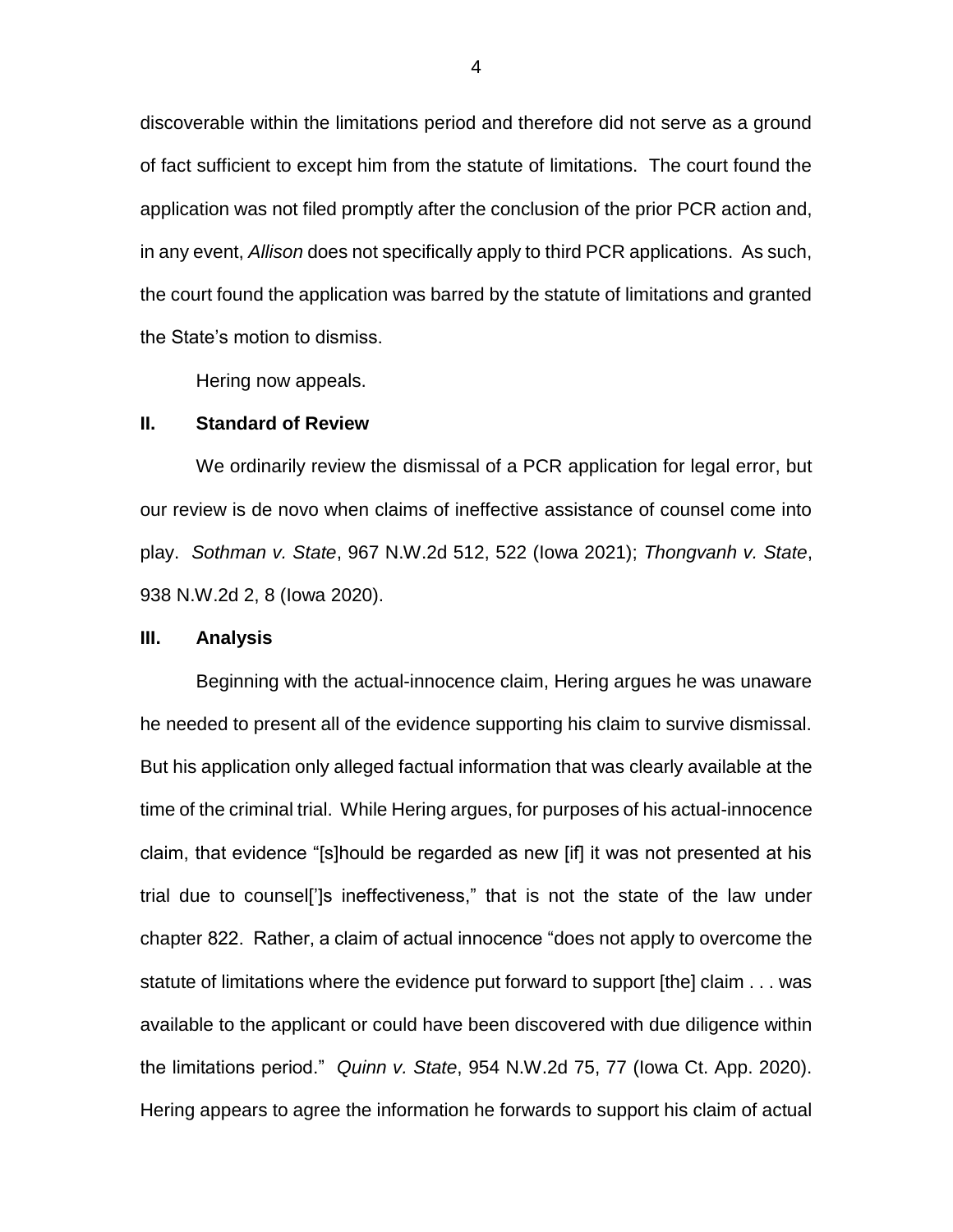innocence was available to him within the limitations period. So the information does not serve as a new ground of fact to except him from the statute of limitations.

To the extent Hering argues the district court should have granted him relief on his actual-innocence claim pursuant to other vehicles outside of chapter 822, we agree with the State that this claim was neither raised or decided below and is therefore not preserved for appellate review. *See, e.g.*, *Meier v. Senecaut*, 641 N.W.2d 532, 537 (Iowa 2002). In any event, while chapter 822 is "not the exclusive vehicle[] to bring freestanding actual-innocence claims," "the legislature has provided the present, appropriate vehicle in chapter 822." *Schmidt v. State*, 909 N.W.2d 778, 798 (Iowa 2018). And Hering fails to pinpoint under what other vehicles we should consider his claim. We affirm the dismissal of Hering's actualinnocence claim as not excepted from the statute of limitations.

After finding Hering's actual-innocence claim was not excepted from the statute of limitations, the district court found his remaining claims of ineffective assistance of PCR counsel were also time-barred. Hering does not appear to contest that conclusion. Instead, he raises issues that were either not raised in, or decided by, the district court. First, Hering suggests the three-year statute of limitations violates equal protection. While this argument was raised in a pro se amended application, the district court did not rule on it and was therefore not preserved. The court also did not rule on Hering's appellate claim that ineffective assistance of prior PCR counsel completely overrides the statute of limitations. Finally, the court did not rule on Hering's claims that *McCoy v. Louisiana*, 138 S. Ct. 1500 (2018), and *Krogmann v. State*, 914 N.W.2d 293 (Iowa 2018), serve as new

5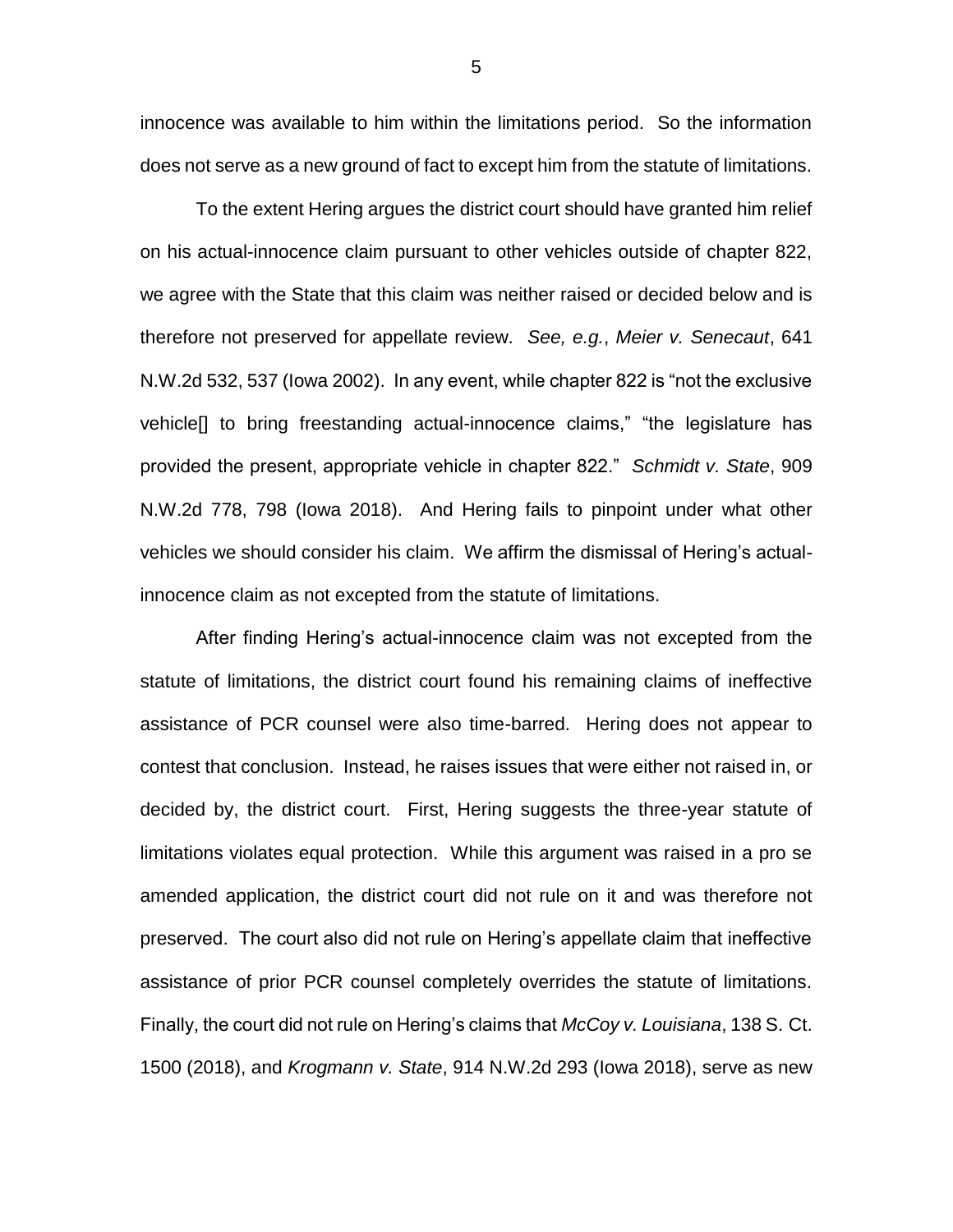grounds of law excepting him from the statute of limitations. So none of these issues were preserved, and we do not consider them further.

Somewhat in relation to the foregoing points, Hering argues the district court erred or abused its discretion by failing to consider or rule on the grounds for relief he raised pro se. He complains the district court "duped" him into thinking it would consider all of the claims he raised pro se, "even though counsel was assigned to the case." *See* Iowa Code § 822.3A(1) (Supp. 2019). Hering did not obtain a ruling on his pro se post-ruling motion to reconsider, enlarge, or amend, so error is not preserved on this complaint either.<sup>2</sup> *See Lamasters v. State*, 821 N.W.2d 856, 862 (Iowa 2012) ("It is a fundamental doctrine of appellate review that issues must ordinarily be both raised and decided by the district court before we will decide them on appeal. When a district court fails to rule on an issue properly raised by a party, the party who raised the issue must file a motion requesting a ruling in order to preserve error for appeal." (quoting *Meier*, 641 N.W.2d at 537 (Iowa 2002))).

Lastly, Hering argues his PCR counsel in this proceeding was ineffective in failing to raise meritorious arguments and ensure error was preserved on the foregoing issues. This claim is largely based on factual assertions that are not

 $\overline{a}$ 

 $2$  While still represented by counsel in the district court, Hering filed a post-hearing motion in an apparent attempt to obtain some additional rulings. He did not obtain a ruling on his motion before a notice of appeal was filed. *See, e.g.*, *Lajeunesse v. State*, No. 19-1715, 2022 WL 469408, at \*4 & n.5 (Iowa Ct. App. Feb. 16, 2022) (finding error not preserved where applicant filed a motion for expanded findings but notice of appeal was filed before motion was ruled upon by the district court). After the notice of appeal was filed in this case, he filed a pro se motion seeking a remand in an effort to obtain a ruling on his post-hearing motion. The supreme court acknowledged he was proceeding pro se and denied his motion for remand.